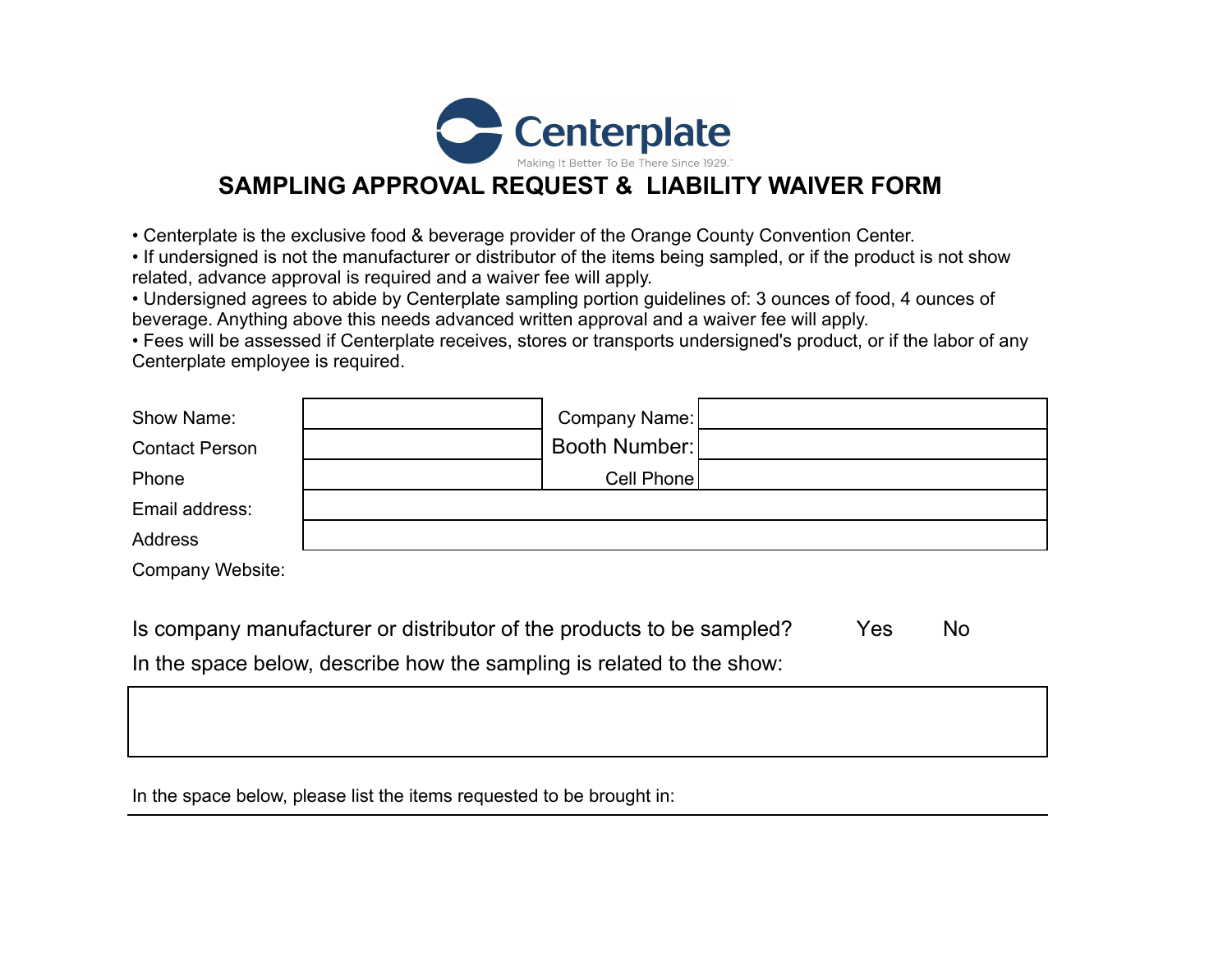| <b>ITEM</b> | <b>QUANTITY</b> | <b>UNIT</b> | <b>TYPE OF COOKING IF</b><br><b>UTILIZED</b> |
|-------------|-----------------|-------------|----------------------------------------------|
|             |                 |             |                                              |
|             |                 |             |                                              |
|             |                 |             |                                              |
|             |                 |             |                                              |
|             |                 |             |                                              |
|             |                 |             |                                              |
|             |                 |             |                                              |
|             |                 |             |                                              |

## **WAIVER OF LIABILITY:**

The above company and it's representatives releases CENTERPLATE from any and all liability arising from the production, distribution and consumption of any of the food or beverage products that they prepare and serve to their staff or the public in conjunction with this event. The above company further agrees to be responsible for any and all legal fees resulting from any legal actions that result from said food and beverage product brought in, their preparation, service, consumption & disposition.

| I have read and understand the above: |  |
|---------------------------------------|--|
| Signed:                               |  |
| Printed name:                         |  |
|                                       |  |

Date Submitted:

If approval and a waiver charge is required, a contract will be created by your Centerplate Catering Sales Representative

**Return to**: Kelsey Kercado, Exhibition Catering Sales Manager Centerplate, Orange County Convention Center, PO Box 691509, Orlando, FL 32869-1509 Email: Kelsey.Kercado@centerplate.com, P: 407-685-5760, F: 407-685-9859